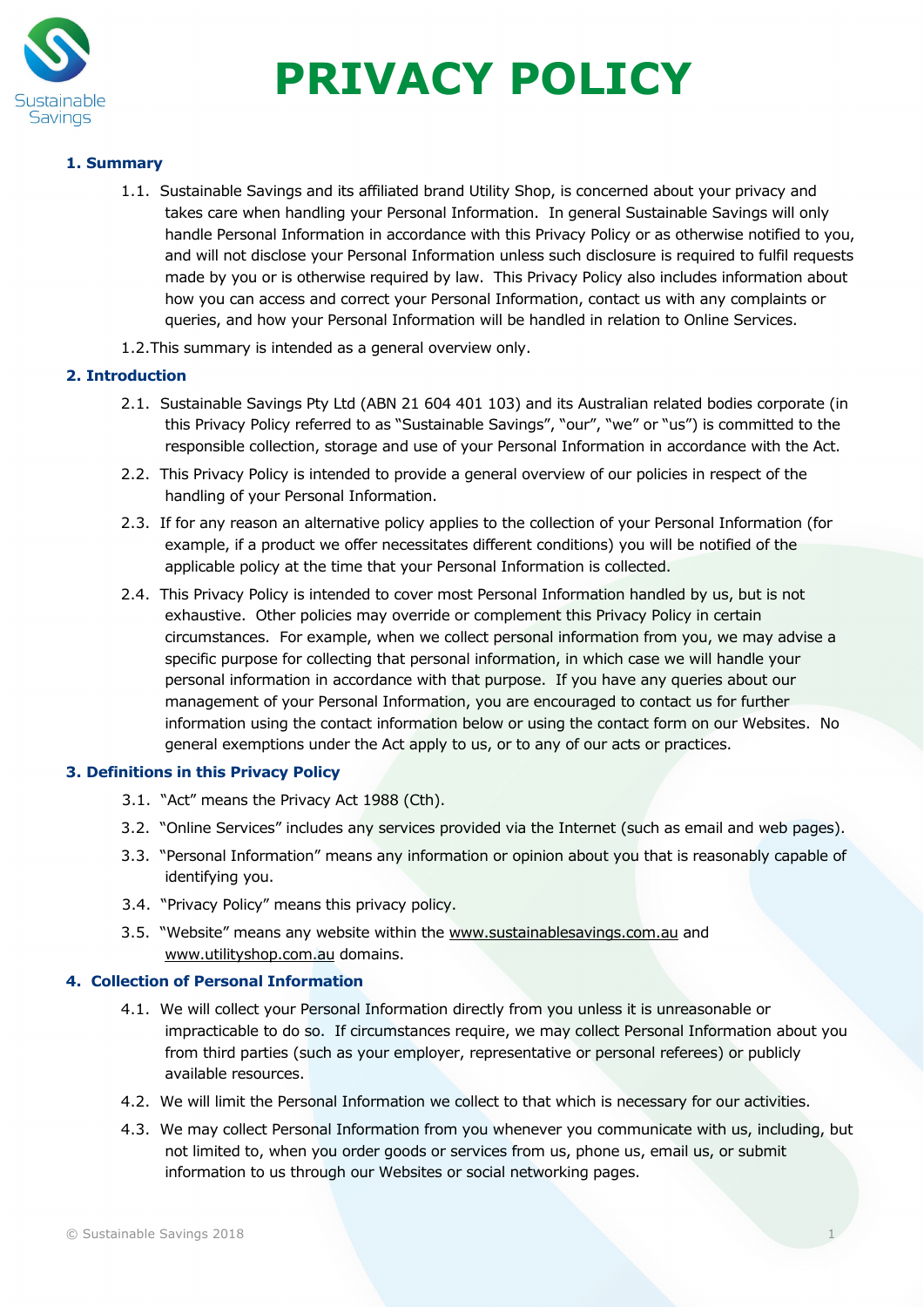- 4.4. When collecting Personal Information, we will endeavour to make you aware of the purposes for which the information is being collected by us, the organisations to which we would usually disclose your information, whether we are likely to disclose it to overseas recipients (and where practicable, the countries in which they are located), whether there are laws or court/tribunal orders which require or authorise us to collect it and any consequences for you if you fail to provide any information that is requested by us.
- 4.5. The Personal Information about you we may collect and hold depends on your dealings with us. Generally, we may collect:
	- Your name.
	- Your address.
	- Your email addresses.
	- Your telephone and fax numbers.
	- Orders you have placed.
	- Your payment history.
	- Your business details or those of the organisation you represent.
	- Emails you have sent us.
	- Emails we have sent you.
	- Notes of telephone and meeting conversations.
	- Other records of communications between us and you.
- 4.6. Generally, we collect Personal Information so that we can provide our products to you or the organisation you represent, and ensure that you have convenient access to our products and services.
- 4.7. If you fail to provide Personal Information requested by us, or if the Personal Information you supply is incorrect or incomplete, there may be a range of consequences, for example we may be unable to process or respond to your request or provide our products or services to you.
- 4.8. We do not generally collect or hold any sensitive information about you unless you provide it to us. If we do collect sensitive information (which may include race, ethnic origin, political opinions, religious or philosophical beliefs, trade union memberships or details of health or disability) from you, we will only do so with your consent and if the information is reasonably necessary for one of our functions or activities. We will assume you have consented to us collecting, using and disclosing (in accordance with this Privacy Policy) all information that you provide to us, including any sensitive information, unless you tell us otherwise at the time of collection.

# **5. Storage of Personal Information**

- 5.1. We will take reasonable steps to store your Personal Information so as to prevent unauthorised access, modification, disclosure, misuse, and loss.
- 5.2. We store your Personal Information securely, and have policies and procedures intended to ensure that your Personal Information is not misplaced or misused, and that unauthorised access to, or modification or disclosure of, your Personal Information does not occur.
- 5.3. Security measures we employ include:
	- Maintaining our computer systems at a high security patch level.
	- A policy of using strong passwords.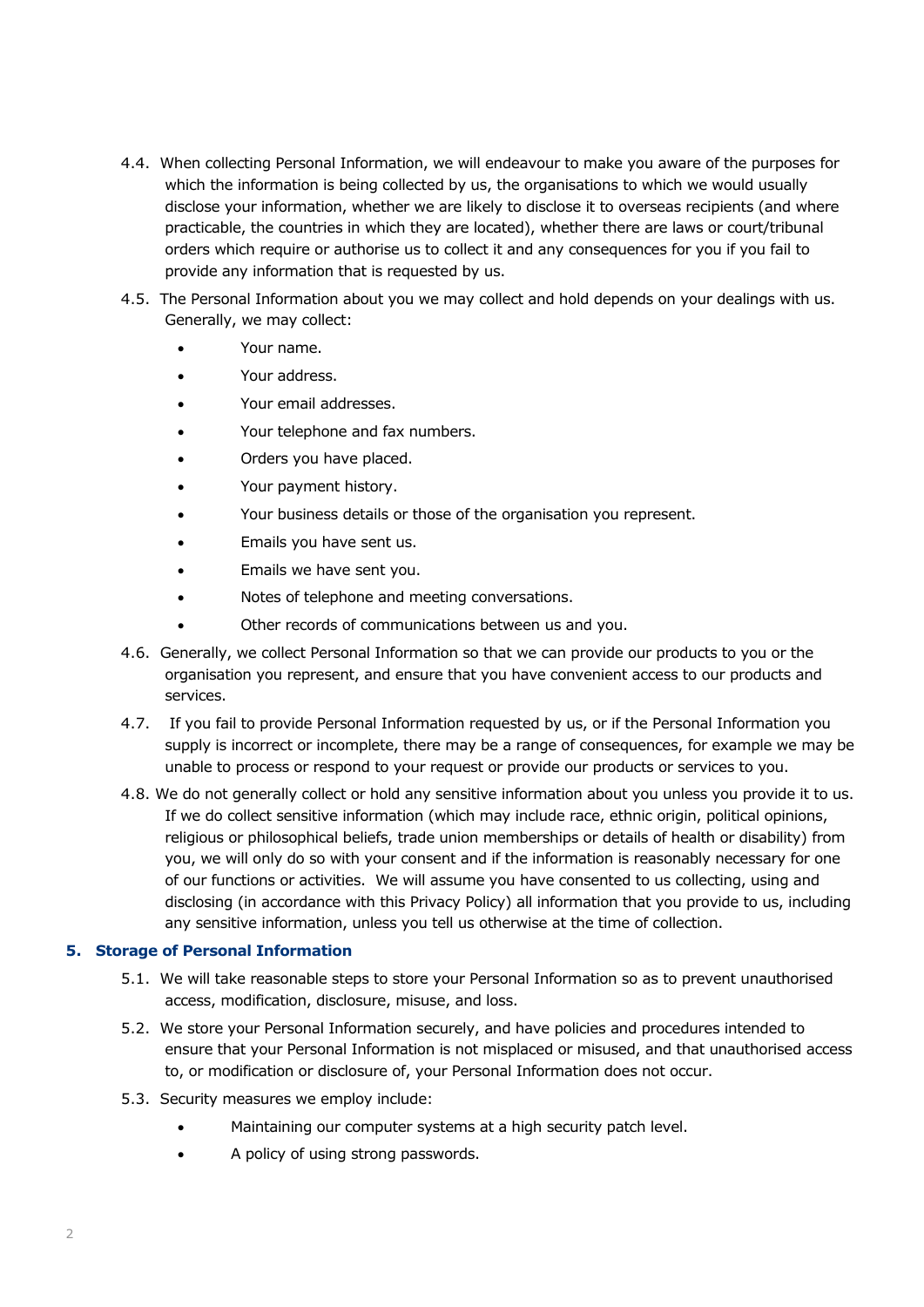

- Regular monitoring and improvement of our practices and systems to ensure the effectiveness of our security policies.
- 5.4. We will take reasonable steps to destroy or permanently de-identify your Personal Information when it is no longer required (as permitted by law). However, we reserve the right to retain your Personal Information so as to act as a legal record of our relationship with you, and as required for insurance, legal or corporate governance purposes and for the prevention of fraud. Your Personal Information may also be retained in our back-up records.

## **6. Use of Personal Information**

- 6.1. We will generally use your Personal Information to (as applicable in the circumstances):
	- Maintain a coherent long-term customer relationship with you.
	- Provide you with information, products and services that you request.
	- Process your orders.
	- Contact you for the purpose of confirming your orders and any necessary follow-up related to your orders.
	- Contact you for the purpose of sending you information concerning products related to your previous orders.
	- Provide a summary of your previous orders.
	- Make available to you in the future other products and services we have not yet created.
	- Provide you with marketing and promotional material regarding our services, including newsletters or other materials.
	- To engage in other activities where required or permitted by law.
- 6.2. We will generally only access, use or disclose your Personal Information for the purpose for which we collected it, and for related purposes we consider will be within your reasonable expectations. Otherwise, we will seek your consent prior to using or disclosing your Personal Information for another purpose, unless we are required or permitted by law to do so without seeking your permission.
- 6.3. By providing us with your Personal Information, you agree that we may send you marketing or promotional material by post or by electronic means (including email and SMS). You may request not to receive such material from by contacting us via the contact information below, using the contact form on our Websites or by using the opt-out function provided for in those communications. If you do not opt-out in either of these ways you will be taken to have consented to receiving such communications from us.
- 6.4. There are no consequences of opting-out of receiving our marketing and promotional communications except that you will no longer receive them, and you may elect to re-join our marketing list at a later stage if you wish.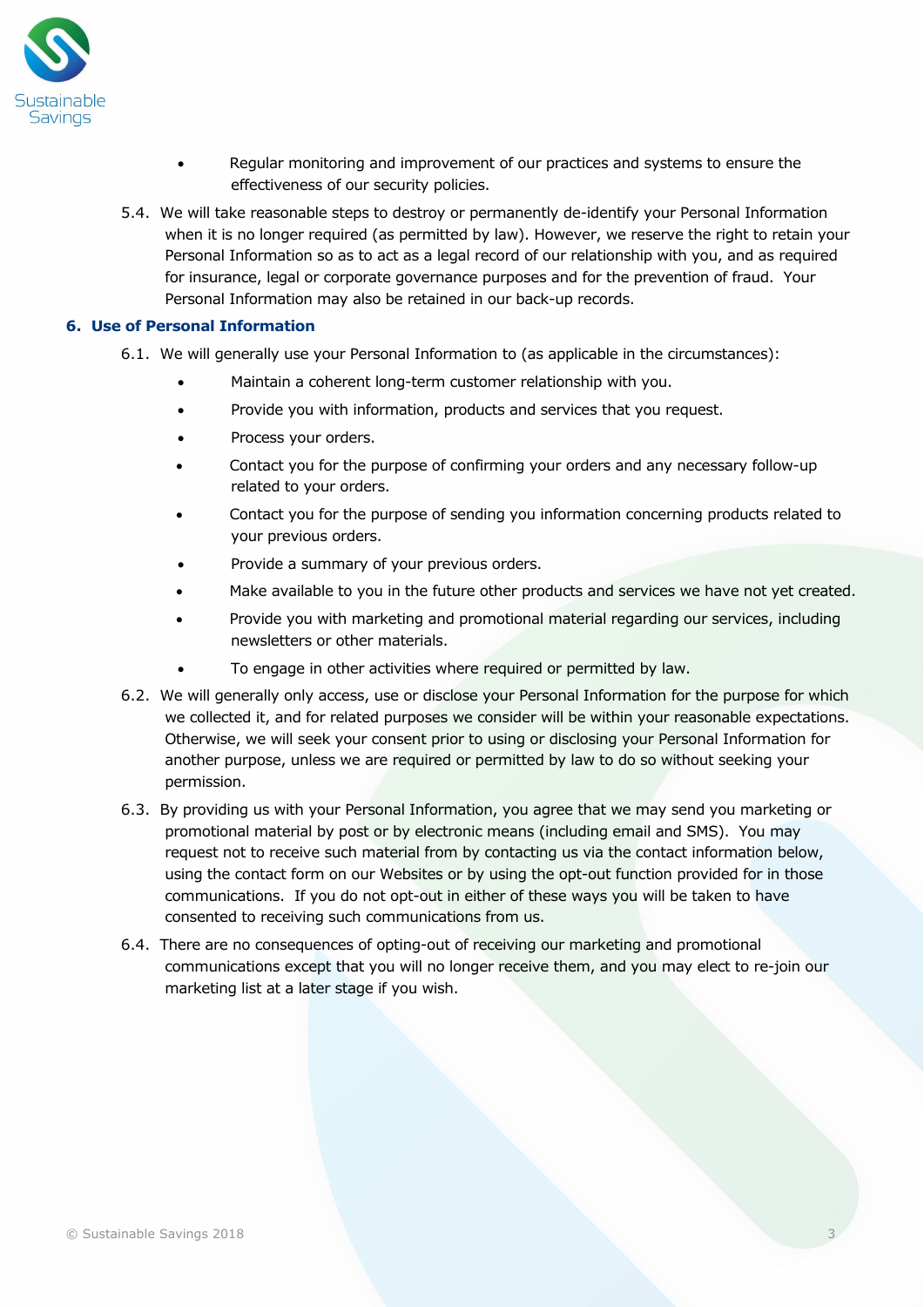## **7. Disclosure of Personal Information**

- 7.1. We will generally only disclose your Personal Information for the purpose for which we collected it and for related purposes we consider would be within your reasonable expectations.
- 7.2. We may disclose your Personal Information to certain suppliers that provide services to us (for example, market research companies, data processing companies or other service providers).
- 7.3. We are not likely to disclose Personal Information to overseas recipients, except with your consent or where we are required to or authorised to do so by law

#### **8.Access to and correction of Personal Information**

- 8.1. You may contact us to request access to the Personal Information about you that we hold or correct that Personal Information if you believe it is inaccurate, out-of-date, incomplete, irrelevant or misleading.
- 8.2. If it is not clear, we will ask you to verify your identity in order to safeguard privacy and security. We may refuse to allow you to access your Personal Information if we are legally required or entitled to do so. If we do so, we will provide you with written reasons for the refusal (unless it is unreasonable to do so) together with information about the options available to complain about the refusal.
- 8.3. If you lodge a request for access, we may provide you with access to your Personal Information in any of a number of ways (including, for example, supplying you with a copy of your Personal Information, or providing you with the opportunity to view your Personal Information). To the extent permitted by law, we reserve the right to provide this information in electronic form.
- 8.4. We will take reasonable steps to ensure that any Personal Information we collect is accurate, complete and current. Please notify us if your personal details change so that we may keep our records up-to-date.

#### **9. Online Privacy**

This section of our Privacy Policy sets out how we handle your Personal Information in respect of Online Services provided by us.

#### 9.1. **Automatic server logs**

Our servers may automatically collect various details when you use our Websites, including:

- Your IP (Internet Protocol) address (generally, an identifier assigned to your computing device when it is connected to the Internet).
- The operating system, computing device hardware and Internet browser software you are currently using.
- The data you access (such as web pages or other document files or software), and the time that you access it.

We do not attempt to identify individuals using this information, and only use it for statistical analysis, system administration, and similar related purposes. This information is not disclosed to any other party.

#### 9.2. **Cookies**

Our Websites use "cookies", which identify your computing device to our servers when you visit our Websites. Our Websites may store cookies on your computing device in order to improve and customise your future visits. By using cookies, our Websites can provide customised content to you. If you do not want information collected through the use of cookies, you may be able to configure your Internet browser to disable cookies.